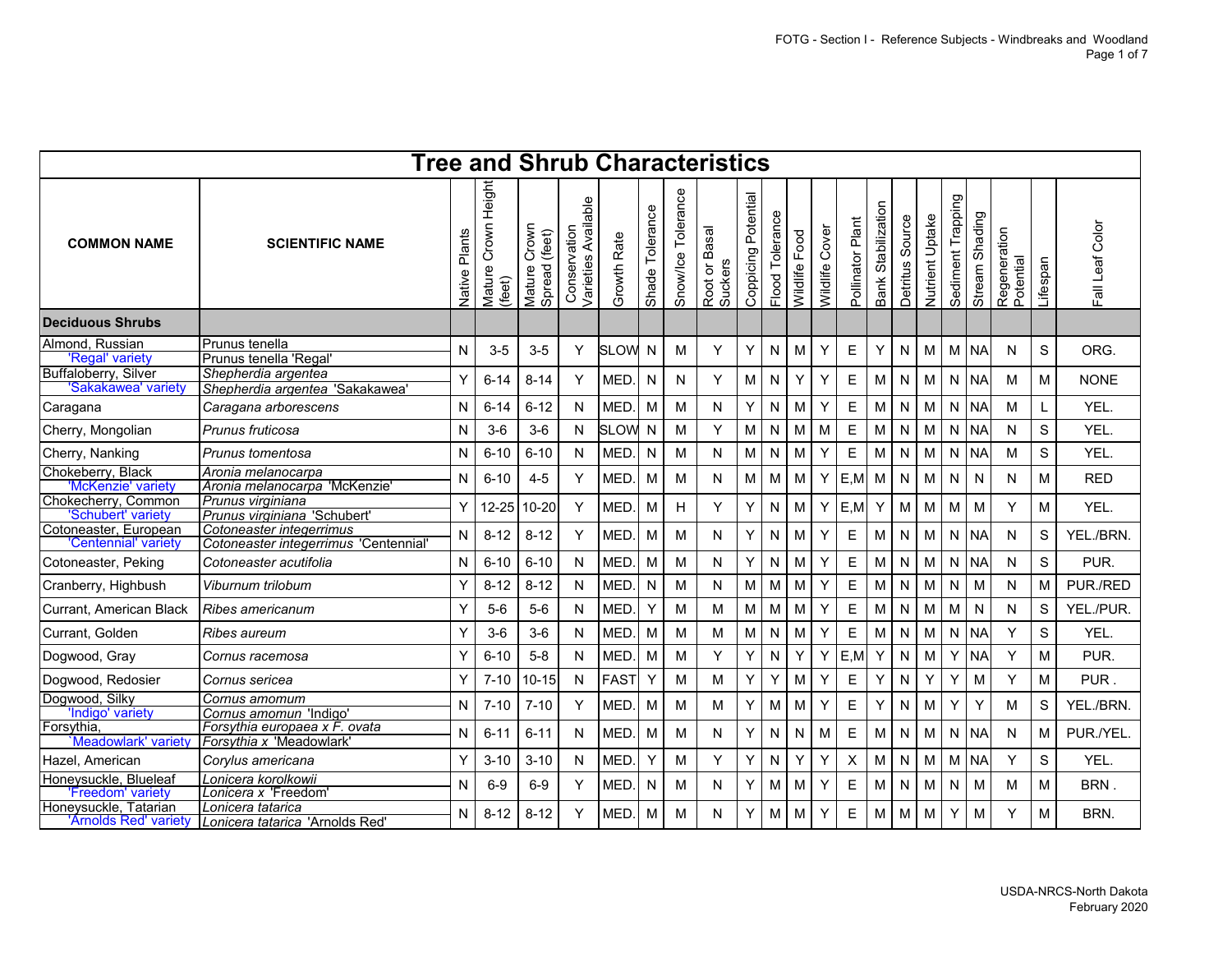| <b>COMMON NAME</b>                         | <b>SCIENTIFIC NAME</b>                                | Plants<br>Native | Height<br>Crown<br>Mature<br>(feet) | Crown<br>(feet)<br>Spread<br>Mature | Available<br>Conservation<br>Varieties | Growth Rate   | Shade Tolerance | Tolerance<br>Snow/Ice | Root or Basal<br>Suckers | Coppicing Potential | Flood Tolerance | Food<br>Wildlife | Cover<br>Wildlife | Pollinator Plant | Bank Stabilization | Source<br>Detritus | Nutrient Uptake | Trapping<br>Sediment | Shading<br>Stream | Regeneration<br>Potential | Lifespan    | Fall Leaf Color |
|--------------------------------------------|-------------------------------------------------------|------------------|-------------------------------------|-------------------------------------|----------------------------------------|---------------|-----------------|-----------------------|--------------------------|---------------------|-----------------|------------------|-------------------|------------------|--------------------|--------------------|-----------------|----------------------|-------------------|---------------------------|-------------|-----------------|
| Indigo, False<br>'Survivor' variety        | Amorpha fruticosa                                     | Υ                | $8 - 12$                            | $6 - 10$                            | Y                                      | MED.          | N               | м                     | N                        | Y                   | Y               | Y                | Y                 | M                | Y                  | N                  | Y               | Y                    | M                 | Y                         | M           | YEL.            |
| Juneberry                                  | Amorpha fruticosa 'Survivor'<br>Amelanchier alnifolia |                  | $6 - 15$                            | $5 - 12$                            | N                                      | <b>SLOW</b>   | M               | м                     | Y                        | Y                   | N               | M                | Υ                 | E                | Y                  | N                  | M               | М                    | <b>NA</b>         | M                         | M           | YEL.            |
| Lilac, Common                              | Syringa vulgaris                                      | N                | $8 - 12$                            | $6 - 12$                            | $\mathsf{N}$                           | MED.          | ${\sf N}$       | M                     | Y                        | Υ                   | N               | N                | Y                 | E                | Υ                  | M                  | M               | М                    | <b>NA</b>         | ${\sf N}$                 | L           | BRN./PUR.       |
| Lilac, Late<br>'Legacy' variety            | Syringa villosa<br>Syringa villosa 'Legacy'           | N                | $6 - 10$                            | $5 - 10$                            | Υ                                      | MED.          | N               | M                     | N                        | Y                   | N               | N                | M                 | E, M             | М                  | $\mathsf{N}$       | М               | N                    | <b>NA</b>         | N                         | M           | BRN./PUR.       |
| Lilac, Pekin                               | Syringa pekinensis                                    | N                | 14-20                               | $10 - 15$                           | N                                      | MED.          | N               | M                     | М                        | Y                   | N               | N                | M                 | E, M             | N                  | N                  | M               | N                    | <b>NA</b>         | M                         | L           | BRN./YEL.       |
| Plum, American<br>'Prairie Red' variety    | Prunus sp.<br>Prunus x 'Prairie Red'                  | Υ                | $8 - 10$                            | $8 - 10$                            | Y                                      | MED.          | М               | м                     | Y                        | M                   | N               | Y                | Y                 | $\mathsf E$      | М                  | N                  | M               | м                    | <b>NA</b>         | M                         | S           | YEL./ORG.       |
| Rose, Hansen Hedge                         | Rosa rugosa `Hansen'                                  | N                | $4-6$                               | $4-6$                               | N                                      | MED.          | M               | N                     | Y                        | Y                   | N               | Y                | Υ                 | E,M              | М                  | N                  | M               | M                    | N                 | M                         | M           | PUR.            |
| Rose, Woods                                | Rosa woodsii                                          | Υ                | $3 - 4$                             | $3 - 4$                             | N                                      | MED.          | N               | N                     | Y                        | Υ                   | N               | Y                | Y                 | $\mathsf E$      | Μ                  | ${\sf N}$          | M               | М                    | N                 | M                         | M           | PUR.            |
| Sandcherry, Western                        | Prunus pumilla besseyi                                | Υ                | $3-6$                               | $3-6$                               | N                                      | <b>MED</b>    | N               | M                     | М                        | M                   | N               | M                | M                 | E                | М                  | N                  | M               | N                    | <b>NA</b>         | N                         | S           | YEL.            |
| Seaberry                                   | Hippophae rhamnoides                                  | N                | $10 - 15$                           | $8 - 10$                            | N                                      | MED.          | N               | м                     | Y                        | Y                   | M               | M                | M                 | E                | М                  | N                  | M               | M                    | M                 | N                         | M           | <b>NONE</b>     |
| Silverberry                                | Elaeagnus commutata                                   | Y                | $6-9$                               | $3-6$                               | N                                      | MED.          | N               | м                     | Y                        | Y                   | M               | Y                | M                 | E                | Y                  | N                  | M               | M                    | N                 | N                         | S           | <b>NONE</b>     |
| Snowberry                                  | Symphoricarpos occidentalis                           |                  | $2 - 3$                             | $1 - 2$                             | N                                      | <b>SLOW</b>   | M               | N                     | Υ                        | Υ                   | М               | M                | M                 | M                | N                  | N                  | N               | М                    | N                 | N                         | $\mathbb S$ | NONE/BLK.       |
| Sumac, Aromatic<br>'Konza' varietv         | Rhus aromatica<br>Rhus aromatica 'Konza'              | N                | $6 - 8$                             | $4 - 10$                            | Y                                      | MED.          | M               | M                     | N                        | M                   | N               | M                | M                 | M                | М                  | N                  | ${\sf N}$       | М                    | <b>NA</b>         | M                         | M           | RED/YEL.        |
| Sumac, Skunkbush<br>'Bighorn' variety      | Rhus trilobata<br>Rhus trilobata 'Bighorn'            | Y                | $6 - 8$                             | $4 - 10$                            |                                        | MED.          | М               | M                     | N                        | M                   | N               | М                | M                 | E                | М                  | N                  | N               | м                    | <b>NA</b>         | M                         | M           | RED/YEL.        |
| Sumac, Smooth                              | Rhus glabra                                           | Υ                | $5 - 15$                            | $10 - 15$                           | N                                      | <b>SLOW</b>   | M               | м                     | Y                        | Y                   | N               | Y                | M                 | $\mathsf E$      | N                  | N                  | M               | M                    | M                 | N                         | M           | <b>RED</b>      |
| Viburnum, Nannyberry                       | Viburnum lentago                                      | Υ                | $8 - 12$                            | $8 - 12$                            | N                                      | <b>SLOW M</b> |                 | M                     | м                        | Y                   | M               | Y                | M                 | E, M             | M                  | ${\sf N}$          | M               | N                    | М                 | N                         | M           | YEL./RED        |
| Willow, Bebbs                              | Salix bebbiana                                        | Υ                | $8 - 12$                            | $4 - 8$                             | N                                      | <b>FAST</b>   | N               | M                     | М                        | M                   | Y               | M                | M                 | E                | М                  | N                  | Y               | N                    | М                 | N                         | M           | <b>NONE</b>     |
| Willow, Purple-osier<br>'Streamco' varietv | Salix purpurea<br>Salix purpurea 'Streamco'           | N                | $0 - 20$                            | $8 - 15$                            |                                        | <b>FAST</b>   | N               | м                     | М                        | Υ                   | Y               | M                | M                 | E                | М                  | М                  | Υ               | N                    | М                 | N                         | M           | <b>NONE</b>     |
| Willow, Sandbar<br>'Silver Sands' Variety  | Salix interior<br>Salix interior 'Silver Sands'       | Y                | $6 - 10$                            | $5 - 10$                            | Y                                      | <b>FAST</b>   | N               | M                     | Y                        | Y                   | Y               | M                | Y                 | E                | Y                  | M                  | Y               | Y                    | М                 | N                         | M           | <b>NONE</b>     |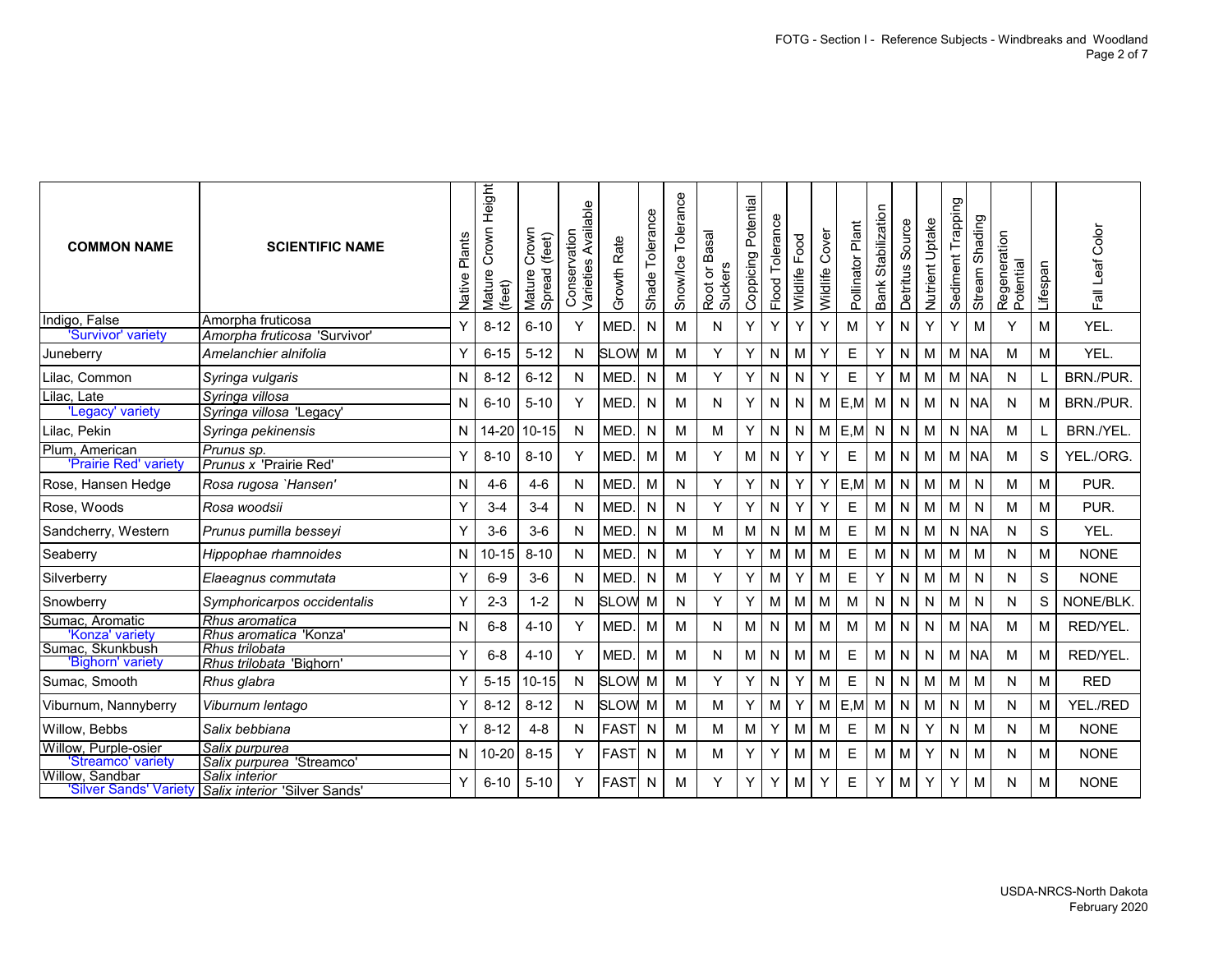| <b>COMMON NAME</b>                           | <b>SCIENTIFIC NAME</b>                                           | Plants<br>Native | Crown Height<br>Mature<br>(feet) | Crown<br>(feet)<br>Mature (<br>Spread | Available<br>Conservation<br>Varieties | Growth Rate   | Shade Tolerance | Snow/Ice Tolerance | Root or Basal<br>Suckers | Coppicing Potential | Flood Tolerance | Food<br>Wildlife | Cover<br>Wildlife | Pollinator Plant | Stabilization<br><b>Bank</b> | Source<br>Detritus | Nutrient Uptake | Trapping<br>Sediment | Shading<br>Stream | Regeneration<br>Potential | Lifespan  | Fall Leaf Color |
|----------------------------------------------|------------------------------------------------------------------|------------------|----------------------------------|---------------------------------------|----------------------------------------|---------------|-----------------|--------------------|--------------------------|---------------------|-----------------|------------------|-------------------|------------------|------------------------------|--------------------|-----------------|----------------------|-------------------|---------------------------|-----------|-----------------|
| <b>Deciduous Trees</b>                       |                                                                  |                  |                                  |                                       |                                        |               |                 |                    |                          |                     |                 |                  |                   |                  |                              |                    |                 |                      |                   |                           |           |                 |
| Apricot, Manchurian                          | Prunus armeniaca var. manshurica                                 | N                | $10 - 15$                        | $12 - 18$                             | $\mathsf{Y}$                           | MED.          | N               | M                  | N                        | M                   | N               | м                | M                 | Ε                | N                            | N                  | N               | N                    | <b>NA</b>         | N                         | M         | YEL./ORG.       |
| Ash, Green<br>'Cardan' variety               | Fraxinus pennsylvanica<br>Fraxinus pennsylvanica 'Cardan'        | Y                | 35-65                            | 30-40                                 | Y                                      | MED.          | M               | Y                  | N                        | M                   | Υ               | м                | M                 | X                | N                            | Y                  | M               | N                    | Υ                 | м                         | L         | YEL.            |
| Aspen, Quaking                               | Populus tremuloides                                              | Y                |                                  | 25-60 20-30                           | $\mathsf{N}$                           | <b>FAST</b>   | N               | Y                  | Y                        | Y                   | M               | Υ                | Y                 | X                | M                            | Y                  | M               | М                    | Y                 | N                         | L         | YEL.            |
| Boxelder                                     | Acer negundo                                                     | Y                | 30-60                            | 30-60                                 | $\mathsf{N}$                           | <b>FAST</b>   | N               | M                  | N                        | Y                   | Y               | M                | M                 | E                | N                            | Y                  | Y               | N                    | Y                 | Y                         | L         | YEL./BRN.       |
| Buckeye, Ohio                                | Aesculus glabra                                                  | N                | 25-40                            | 15-25                                 | $\mathsf{N}$                           | <b>MOD</b>    | Y               | M                  | N                        | Υ                   | М               | N                | M                 | $E^*$            | N                            | М                  | M               | N                    | M                 | N                         | ${\sf M}$ | YEL./ORG.       |
| Cherry, Black                                | Prunus serotina                                                  | N                | 30-45                            | $20 - 25$                             | N                                      | <b>FAST</b>   | N               | M                  | ${\sf N}$                | Y                   | N               | M                | M                 | E, M             | $\mathsf{N}$                 | M                  | M               | N                    | <b>NA</b>         | Y                         | L         | YEL.            |
| Cottonwood, Eastern                          | Populus deltoides                                                | Y                | 50-99                            | 40-75                                 | Y                                      | <b>FAST</b>   | N               | M                  | N                        | Υ                   | Υ               | м                | M                 | E                | Υ                            | Y                  | Y               | N                    | Y                 | N                         | L         | YEL.            |
| 'Siouxland' variety<br>Crabapple, Manchurian | Populus deltoides 'Siouxland<br>Malus mandshurica                |                  |                                  |                                       |                                        |               |                 |                    |                          |                     |                 |                  |                   |                  |                              |                    |                 |                      |                   |                           |           |                 |
| 'Midwest' variety                            | Malus mandshurica 'Midwest                                       | N                | $10 - 25$                        | 15-25                                 | $\mathsf{Y}$                           | MED.          | N               | M                  | N                        | M                   | ${\sf N}$       | Y                | M                 | E                | N                            | M                  | N               |                      | N NA              | N                         | L         | YEL.            |
| Crabapple, Siberian                          | Malus baccata                                                    | N                | $10 - 25$                        | 15-25                                 | $\mathsf{Y}$                           | MED.          | N               | M                  | N                        | M                   | N               | Υ                | M                 | E                | N                            | М                  | $\mathsf{N}$    |                      | N NA              | N                         | Г         | YEL.            |
| Elm, Siberian                                | Ulmus pumila                                                     | N                | 25-50                            | $20 - 40$                             | $\mathsf{Y}$                           | MED.          | M               | Y                  | М                        | Y                   | M               | M                | M                 | X                | N                            | Υ                  | M               | N                    | <b>NA</b>         | Y                         | M         | BRN.            |
| 'Dropmore' variety<br>Hackberry, Common      | Ulmus pumila 'Dropmore'<br>Celtis occidentalis                   |                  |                                  |                                       |                                        |               |                 |                    |                          |                     |                 |                  |                   |                  |                              |                    |                 |                      |                   |                           |           |                 |
| 'Oahe' variety                               | Celtis occidentalis 'Oahe'                                       | Y                |                                  | 40-60 25-45                           | $\mathsf{Y}$                           | MED.          | M               | Y                  | N                        | M                   | Y               | Υ                | M                 | X                | ${\sf N}$                    | Υ                  | M               | N                    | Y                 | М                         | L         | YEL.            |
| Hawthorn, Arnold                             | Crataegus x anomala                                              | N                | $15 - 20$                        | 15-20                                 | Y                                      | <b>SLOW</b>   | N               | M                  | N                        | M                   | M               | м                | Y                 | E                | N                            | м                  | M               | N                    | M                 | N                         | M         | YEL.            |
| 'Homestead' variety                          | Crataegus x anomala 'Homestead'                                  |                  |                                  |                                       |                                        |               |                 |                    |                          |                     |                 |                  |                   |                  |                              |                    |                 |                      |                   |                           |           |                 |
| Hawthorn, Downy                              | Crataequs mollis                                                 | Y                | $15 - 20$                        | 15-20                                 | $\mathsf{N}$                           | <b>SLOW N</b> |                 | M                  | N                        | M                   | M               | м                | Y                 | E                | N                            | M                  | M               | N                    | M                 | N                         | M         | YEL./BRN.       |
| Hawthorn, Fireberry                          | Crataegus chrysocarpa                                            |                  |                                  |                                       |                                        |               |                 |                    |                          |                     |                 |                  |                   |                  |                              |                    |                 |                      |                   |                           |           |                 |
| Linden, American                             | Tilia americana                                                  | Y                | 50-70                            | 30-50                                 | $\mathsf{N}$                           | MED.          | Y               | M                  | M                        | Υ                   | M               | М                | M                 | M                | N                            | Y                  | M               | N                    | Y                 | М                         | L         | BRN./YEL.       |
| Maple, Amur<br>'Flame' variety               | Acer ginnala<br>Acer ginnala 'Flame'                             | N                | 15-20                            | 15-20                                 | N                                      | MED.          | N               | M                  | N                        | Υ                   | N               | N                | M                 | Ε                | N                            | M                  | ${\sf N}$       | М                    | <b>NA</b>         | N                         | M         | YEL./RED        |
| Maple, Tatarian                              | Acer tataricum                                                   | N                | 18-25                            | 15-25                                 | $\mathsf{N}$                           | MED.          | N               | M                  | N                        | Υ                   | N               | N                | M                 | E                | N                            | M                  | N               |                      | M NA              | N                         | M         | YEL.            |
| Oak, Bur                                     | Quercus macrocarpa                                               | Y                | 40-70                            | 35-60                                 | $\mathsf{N}$                           | MED.          | N               | Y                  | N                        | M                   | Υ               | Υ                | M                 | X                | N                            | Υ                  | N               | N                    | <b>NA</b>         | М                         | L         | YEL./BRN.       |
| Pear, Harbin<br>'McDermand' variety          | <b>Pyrus ussuriensis</b><br><b>Pyrus ussuriensis 'McDermand'</b> | N                | 25-35                            | 15-20                                 | Y                                      | MED.          | N               | м                  | N                        | М                   | N               | Υ                | M                 | E                | N                            | M                  | N               | N                    | <b>NA</b>         | N                         | L.        | ORG./YEL.       |
|                                              |                                                                  |                  |                                  |                                       |                                        |               |                 |                    |                          |                     |                 |                  |                   |                  |                              |                    |                 |                      |                   |                           |           |                 |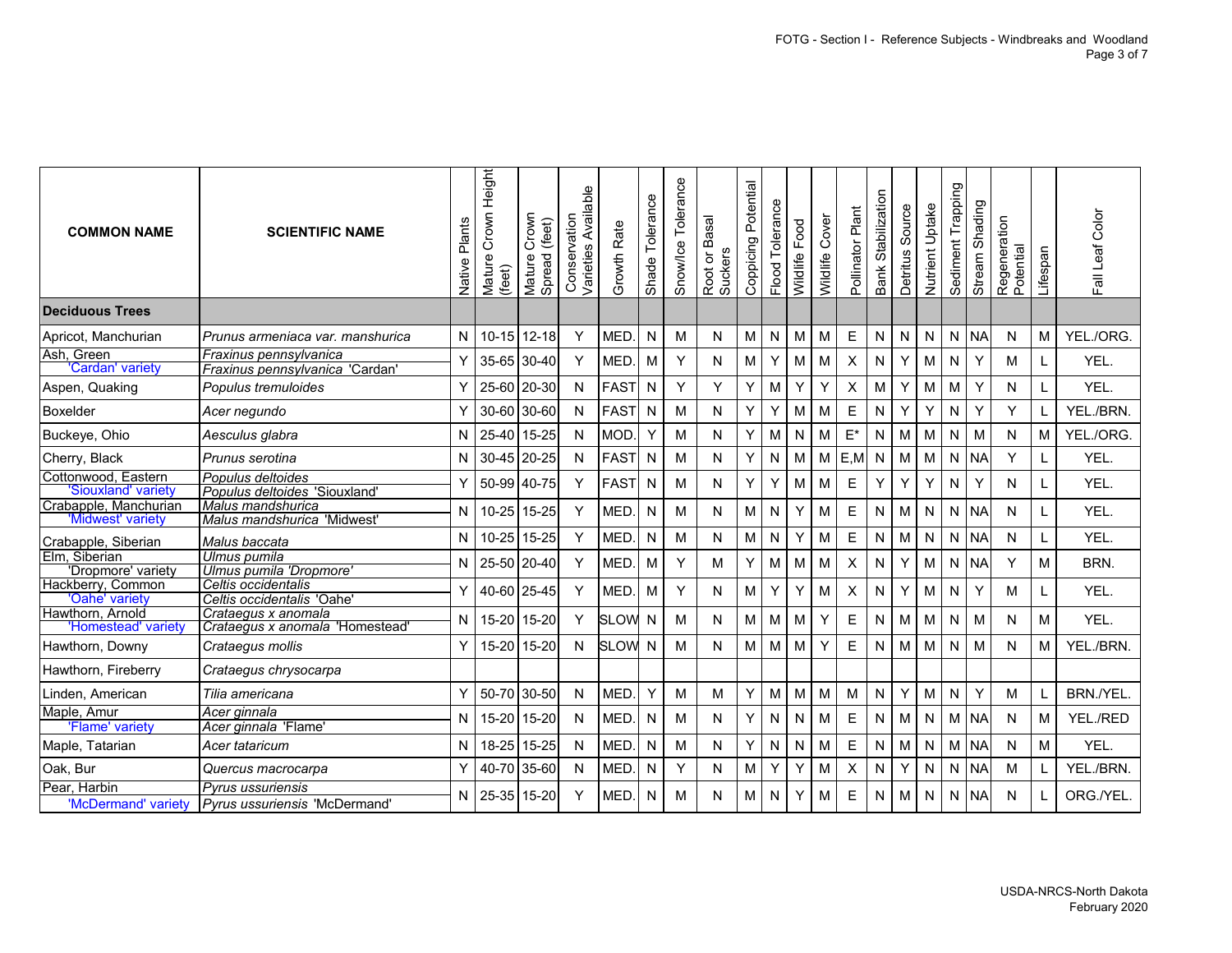| <b>COMMON NAME</b>                                                                                                                                                        | <b>SCIENTIFIC NAME</b>                                                                                                                                                                                                                   | Plants<br>Native | Height<br>Crown<br>Mature<br>(feet) | Crown<br>Mature Crown<br>Spread (feet) | Varieties Available<br>Conservation | Growth Rate | Tolerance<br>Shade <sup>-</sup> | Snow/Ice Tolerance | Root or Basal<br>Suckers | Coppicing Potential | Flood Tolerance | Wildlife Food | Wildlife Cover | Pollinator Plant | Bank Stabilization | Source<br>Detritus | Nutrient Uptake | Trapping<br>Sediment | Shading<br>Stream | Regeneration<br>Potential | Lifespan | Fall Leaf Color |
|---------------------------------------------------------------------------------------------------------------------------------------------------------------------------|------------------------------------------------------------------------------------------------------------------------------------------------------------------------------------------------------------------------------------------|------------------|-------------------------------------|----------------------------------------|-------------------------------------|-------------|---------------------------------|--------------------|--------------------------|---------------------|-----------------|---------------|----------------|------------------|--------------------|--------------------|-----------------|----------------------|-------------------|---------------------------|----------|-----------------|
| <b>Deciduous Trees (cont.)</b>                                                                                                                                            |                                                                                                                                                                                                                                          |                  |                                     |                                        |                                     |             |                                 |                    |                          |                     |                 |               |                |                  |                    |                    |                 |                      |                   |                           |          |                 |
| Poplar, Hybrid<br>'Imperial' cultivar<br>'Northwest' cultivar<br>'Norway' cultivar<br>'Raverdeau' cultivar<br>'Robusta' cultivar<br>'Tower' cultivar<br>'Walker' cultivar | Populus sp.<br>P. x euramericana 'Imperial<br>P. x euramericana 'Northwest'<br>P. x euramericana 'Norway'<br>IP. x euramericana 'Raverdeau'<br>P. x euramericana 'Robusta'<br>P. x euramericana<br>'Tower'<br>P. x euramericana 'Walker' | N.               | 40-60 20-35                         |                                        | Y                                   | <b>FAST</b> | N.                              | м                  | м                        | Y                   | Y               | М             | M              | X                | N                  | M                  | Y               | N.                   | Y                 | N                         | М        | BRN./YEL.       |
| Poplar, White                                                                                                                                                             | Populus alba                                                                                                                                                                                                                             | N                | 40-60 35-50                         |                                        | N                                   | <b>FAST</b> | N                               | M                  | Y                        | Y                   | Y               | M             | M              | $\pmb{\times}$   | M                  | Υ                  | Y               | N                    | Y                 | N                         |          | NONE/YEL.       |
| Russian-olive                                                                                                                                                             | Elaeagnus angustifolia                                                                                                                                                                                                                   | N                | 15-25 12-25                         |                                        | N                                   | <b>FAST</b> | M                               | M                  | M                        | Y                   | M               | Υ             | M              | Ε                | ${\sf N}$          | М                  | N               | N                    | M                 | Y                         | М        | <b>NONE</b>     |
| Walnut, Black                                                                                                                                                             | Juglans nigra                                                                                                                                                                                                                            | N                | 35-60 30-50                         |                                        | N                                   | <b>MED</b>  | N                               | M                  | ${\sf N}$                | ${\sf M}$           | N               | Υ             | M              | X                | ${\sf N}$          | M                  | M               |                      | N NA              | M                         | L        | BRN./YEL.       |
| Willow, Laurel                                                                                                                                                            | Salix pentandra                                                                                                                                                                                                                          | N                | 25-40 20-35                         |                                        | N                                   | <b>FAST</b> | N                               | M                  | N                        | Υ                   | Υ               | М             | M              | E                | Υ                  | Y                  | Υ               | N                    | Y                 | N                         | L        | <b>NONE</b>     |
| Willow, Missouri River                                                                                                                                                    | Salix eriocephala                                                                                                                                                                                                                        | Υ                | 35-40 25-35                         |                                        | N                                   | <b>FAST</b> | N                               | M                  | N                        | Y                   | Y               | М             | M              | Е                | Y                  | Y                  | Υ               | N                    | Y                 | N                         |          | <b>NONE</b>     |
| Willow, Peachleaf                                                                                                                                                         | Salix amygdaloides                                                                                                                                                                                                                       | Y                | 40-55 30-45                         |                                        | N                                   | <b>FAST</b> | N                               | M                  | ${\sf N}$                | Υ                   | Υ               | M             | M              | E                | Υ                  | Y                  | Y               | N                    | Y                 | Ν                         |          | <b>NONE</b>     |
| Willow, White<br>'Golden'<br>'Red Twig<br>'Flame'                                                                                                                         | Salix alba<br>Salix alba 'Vitellina'<br>Salix alba 'Chermisina<br>Salix alba 'Flame'                                                                                                                                                     | N                | 40-65 30-50                         |                                        | Υ                                   | <b>FAST</b> | $\mathsf{N}$                    | м                  | N                        | Y                   | Y               | м             | M              | Ε                | Υ                  | Y                  | Y               | N                    | Y                 | N                         |          | <b>NONE</b>     |
| <b>Conifers</b>                                                                                                                                                           |                                                                                                                                                                                                                                          |                  |                                     |                                        |                                     |             |                                 |                    |                          |                     |                 |               |                |                  |                    |                    |                 |                      |                   |                           |          |                 |
| Juniper, Rocky Mountain                                                                                                                                                   | Juniperus scopulorum                                                                                                                                                                                                                     | Υ                | 20-40 12-20                         |                                        | N                                   | <b>SLOW</b> | M                               | M                  | ${\sf N}$                | $\mathsf{N}$        | N               | Υ             | Y              | $\pmb{\times}$   | M                  | Υ                  | ${\sf N}$       | N                    | <b>NA</b>         | M                         | L        | <b>NONE</b>     |
| Larch, Siberian                                                                                                                                                           | Larix sibirica                                                                                                                                                                                                                           | N                | 30-60 15-25                         |                                        | N                                   | MED.        | N                               | M                  | ${\sf N}$                | $\mathsf{N}$        | N               | N             | M              | X                | ${\sf N}$          | Y                  | N               | N.                   | <b>NA</b>         | N                         | L        | YEL.            |
| Pine, Ponderosa                                                                                                                                                           | Pinus ponderosa                                                                                                                                                                                                                          | Υ                | 50-70 25-30                         |                                        | N                                   | <b>MED</b>  | N                               | $\mathsf{N}$       | N                        | ${\sf N}$           | N               | N             | M              | Χ                | ${\sf N}$          | Y                  | N               | N                    | <b>NA</b>         | N                         | L        | <b>NONE</b>     |
| Pine, Scotch                                                                                                                                                              | Pinus sylvestris                                                                                                                                                                                                                         | N                | 25-50 20-35                         |                                        | N                                   | <b>MED</b>  | N                               | N                  | N                        | ${\sf N}$           | N               | N             | M              | Χ                | N                  | Υ                  | ${\sf N}$       | N.                   | <b>NA</b>         | N                         | L        | <b>NONE</b>     |
| Redcedar, Eastern                                                                                                                                                         | Juniperus virginiana                                                                                                                                                                                                                     | N                | 30-45 15-30                         |                                        | N                                   | <b>SLOW</b> | Y                               | M                  | ${\sf N}$                | $\mathsf{N}$        | М               | Y             | Y              | Χ                | M                  | Y                  | M               | $N_{\odot}$          | <b>NA</b>         | M                         | L        | <b>NONE</b>     |
| Spruce, Black Hills                                                                                                                                                       | Picea glauca var. densata                                                                                                                                                                                                                | N                | 30-60 15-25                         |                                        | N                                   | <b>MED</b>  | N                               | M                  | N                        | N                   | M               | Ν             | Y              | Χ                | N                  | Υ                  | N               | N.                   | <b>NA</b>         | N                         | L        | <b>NONE</b>     |
| Spruce, Colorado Blue                                                                                                                                                     | Picea pungens                                                                                                                                                                                                                            | N                | 30-65 15-25                         |                                        | N                                   | MED.        | N                               | M                  | N                        | $\mathsf{N}$        | N               | N             | Y              | X                | N                  | Y                  | ${\sf N}$       | N.                   | <b>NA</b>         | N                         |          | <b>NONE</b>     |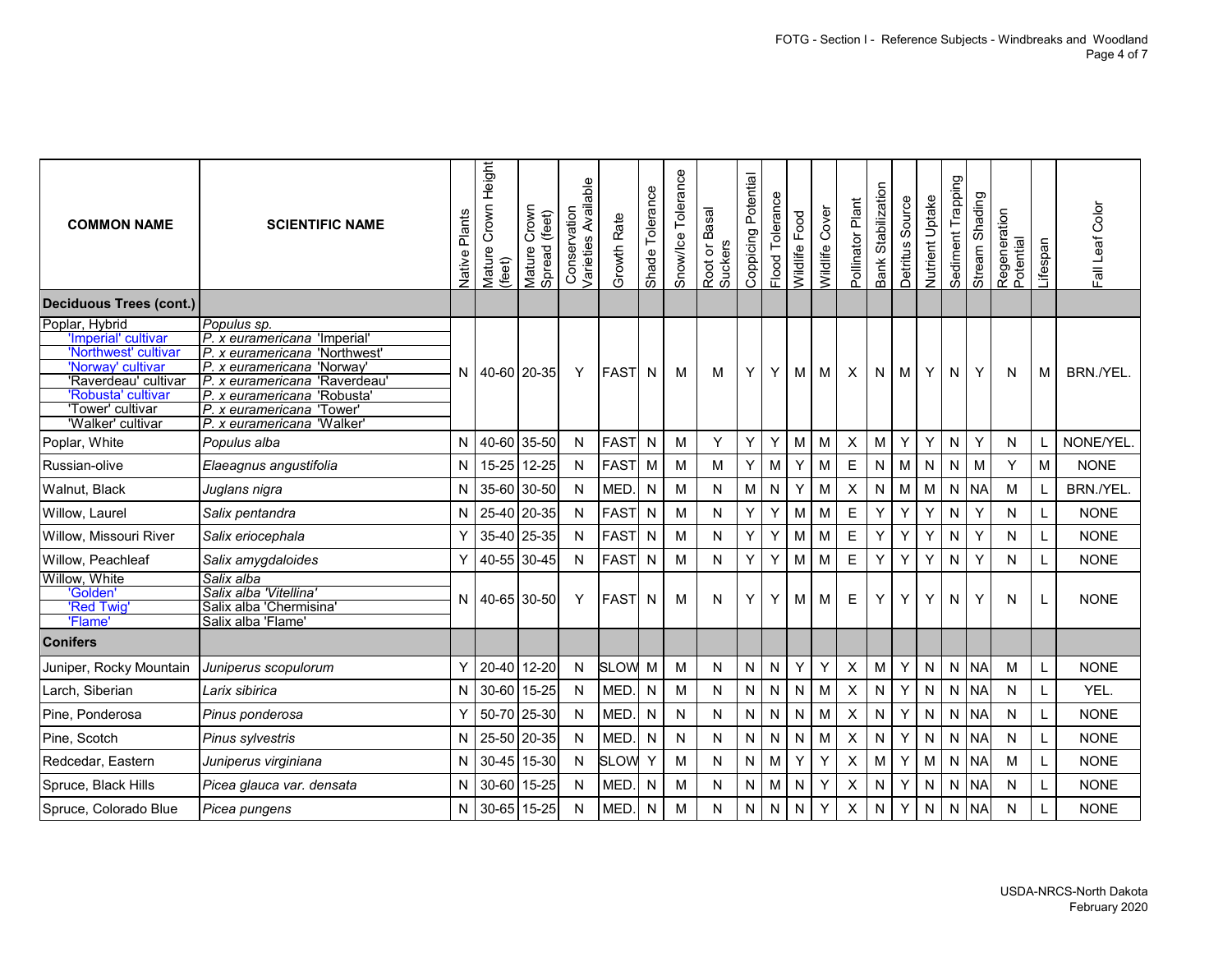| Legend                                | Definition of Symbols and Explanation of Characteristics                                                                                                                                                                                                                                                                                                                                                                                                                                                                                                                                                                                   |
|---------------------------------------|--------------------------------------------------------------------------------------------------------------------------------------------------------------------------------------------------------------------------------------------------------------------------------------------------------------------------------------------------------------------------------------------------------------------------------------------------------------------------------------------------------------------------------------------------------------------------------------------------------------------------------------------|
| Blue type in the first<br>name column | When viewed online, clicking the computer mouse on the blue type in the "Common Name" column<br>will redirect you to a fact sheet about that variety or plant release.                                                                                                                                                                                                                                                                                                                                                                                                                                                                     |
| 1 Native Plants                       | Y = native plant (naturally occurring within the State of North Dakota)<br>N = introduced plant. Plant was introduced from another state or country. May have become naturalized.                                                                                                                                                                                                                                                                                                                                                                                                                                                          |
| 2 Mature Crown Height                 | Height at maturity is that observed within conservation plantings or on sites exposed to the elements in rural settings.<br>Trees and shrubs planted in protected areas and urban settings will often grow taller. Assumes healthy stock planted on the<br>most productive soils with good to excellent weed control. Generally, tree heights will decrease from east to west across<br>North Dakota. Trees will tend to grow taller when planted in blocks or multiple row windbreaks compared to single row or<br>specimen plantings. Use mature crown height to determine space requirements when designing tree and shrub plantings.   |
| 3 Mature Crown Spread                 | Spread at maturity is that observed within conservation plantings or on sites exposed to the elements in rural settings.<br>Trees and shrubs planted in protected areas and urban settings will often grow wider. Assumes healthy stock planted on the<br>most productive soils with good to excellent weed control. Generally, tree size will decrease from east to west across<br>North Dakota. Trees will show reduced crown spread when planted in blocks or multiple row windbreaks compared to single<br>row or specimen plantings. Use mature crown spread to determine space requirements when designing tree and shrub plantings. |
| 4 Conservation Varieties<br>Available | Y = Varieties have been tested and released for conservation plantings. They exhibit proven performance and superior characteristics<br>such as larger fruit, faster growth, weather hardiness, increased flower or leaf color, disease and insect resistance.<br>Approved varieties or the original species are suited for conservation planting.<br>N = Varieties may exist within the horticultural trades for ornamental uses, but have not been used for conservation plantings.<br>Hyperlinks to nonNRCS sources may be broken without our knowledge. In many cases, the screen tip will tell where the hyperlink originated.        |
| 5 Growth Rate                         | Fast, >2 feet per year<br>Med. (Medium), 1-2 feet per year<br>Slow, <1 foot per year<br>Note: Growth rates assume average weather conditions and appropriate weed control on better soils.<br>Tree growing conditions deteriorate as one progresses from eastern to western North Dakota.<br>Trees and shrubs in western North Dakota may grow at slower rates than shown.                                                                                                                                                                                                                                                                 |
| 6 Shade Tolerance                     | Plant's ability to do well when shaded from direct sunlight for most of each day during the growing season.<br>Y = Yes the plant will grow well in shade. The plant is shade tolerant.<br>$M =$ The plant is moderately well adapted to growing in shade.<br>$N =$ The plant will not grow well in shade. It is shade intolerant.                                                                                                                                                                                                                                                                                                          |
| 7 Snow/Ice Tolerance                  | Plant's ability to withstand normal snow drifts and ice loading, without severe deformity or breakage,<br>such as commonly found on the windward edges of multiple row windbreaks.<br>$Y =$ Withstands heavy snow and ice loading with minimal damage.<br>M = Heavy snow and ice loads cause damage to small limbs and branches, but basic plant form and<br>function are maintained.<br>$N =$ Heavy snow and ice loads cause severe deformity and destruction to plant form and function.                                                                                                                                                 |
| 8 Root or Basal Suckers               | Plant's tendency to produce root suckers or basal trunk sprouts. Does not include basal sprouts arising<br>from the stump when the tree has been cut.<br>$Y =$ Commonly develops root suckers.<br>M = Rarely develops root suckers unless roots are damaged, but may produce basal trunk sprouts<br>or spread by layering.<br>N = Does not develop root suckers or basal trunk sprouts.                                                                                                                                                                                                                                                    |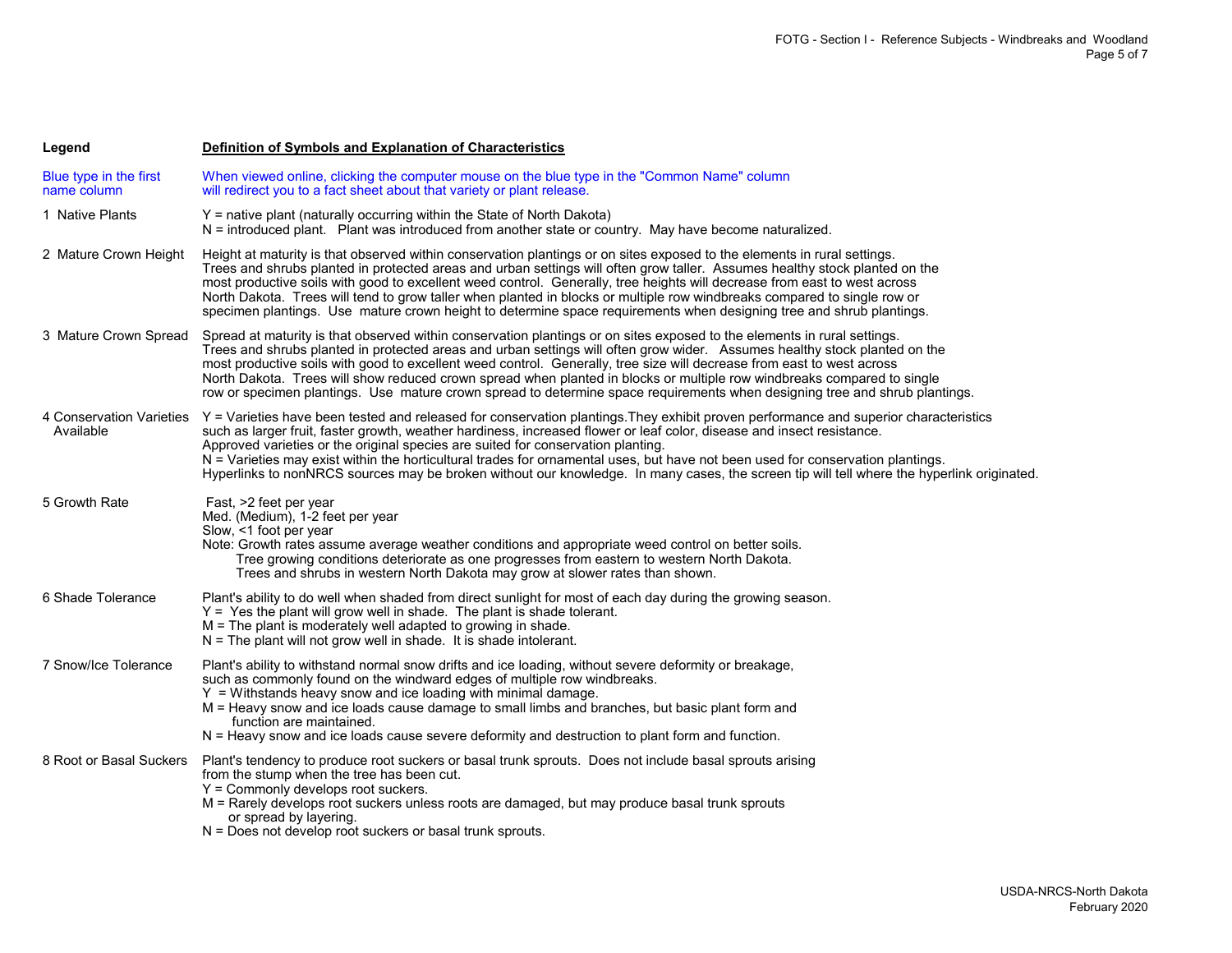| 9 Coppicing Potential | Plant's ability to initiate sprouting after the top growth has been removed (as in harvest or ice shearing).<br>Note: For some species, the removal of top growth may not initiate resprouts from the cut stump but rather<br>encourage a flush of basal and root sprouts in the area immediately adjacent to the stump. For the<br>purposes of this characteristic, both are considered as coppice regeneration.<br>Note: In some situations, by the time that the need for coppicing is noted, the health of the root stock has<br>deteriorated to the point that successful regeneration is not likely. The references in this table to a plant's<br>coppicing potential assumes healthy root stock.<br>Y = High. Even mature healthy root stock can initiate resprouts of sufficient quantity to reestablish the stand.<br>M = Moderate. Mature root stock may not initiate enough resprouts to fully stock the stand.<br>Juvenile root stock can reestablish a fully stocked stand after the tops have been removed.<br>$N =$ Unlikely that a stump will initiate new top growth. |
|-----------------------|----------------------------------------------------------------------------------------------------------------------------------------------------------------------------------------------------------------------------------------------------------------------------------------------------------------------------------------------------------------------------------------------------------------------------------------------------------------------------------------------------------------------------------------------------------------------------------------------------------------------------------------------------------------------------------------------------------------------------------------------------------------------------------------------------------------------------------------------------------------------------------------------------------------------------------------------------------------------------------------------------------------------------------------------------------------------------------------|
| 10 Flood Tolerance    | An established plant's ability to withstand soil saturation or surface ponding. Note: Most plants will<br>withstand extended periods of flooding when dormant, but some plants are particularly sensitive to excess<br>water during the growing season. Certain plants that may be tolerant to flooding once established<br>may be sensitive to excess moisture during their establishment period.<br>Y = Plants are able to withstand flooding or soil saturation for more than three weeks during the growing season.<br>M = Plants are able to withstand one to three weeks of flooding or soil saturation during the growing season.<br>N = Plants are unable to withstand flooding or soil saturation for more than seven days during the growing season.                                                                                                                                                                                                                                                                                                                         |
| 11 Wildlife Food      | $Y =$ This plant is an excellent source of winter food.<br>M = This plant provides food prior to winter, with most food utilized during the growing season.<br>N = This plant provides no food supplies that are carried into the winter and little food is available or utilized during the growing season.                                                                                                                                                                                                                                                                                                                                                                                                                                                                                                                                                                                                                                                                                                                                                                           |
| 12 Wildlife Cover     | Y = Provides three or more of the following cover types; nesting, loafing, escape, winter cover.<br>$M =$ Provides two of the needed cover types.<br>$N =$ Provides only one of the cover types.                                                                                                                                                                                                                                                                                                                                                                                                                                                                                                                                                                                                                                                                                                                                                                                                                                                                                       |
| 13 Bank Stabilization | Y = Dense roots stabilize soils and supple tops resist tearing out during high water.<br>If tops are sheared by ice, they readily resprout.<br>M = Root system provides effective soil stabilization, yet mature tops<br>do not bend easily during high water. If sheared off they may not resprout as readily.<br>N = Neither root systems nor top growth respond favorably to high water depths and velocities.                                                                                                                                                                                                                                                                                                                                                                                                                                                                                                                                                                                                                                                                      |
| 14 Pollinator Food    | E = Plants provide pollen and/or nectar during the early bloom period. (Approximately mid April to mid or late June)<br>M = Plants provide pollen and/or nectar during the middle bloom season. (Approximately early June to mid Aug)<br>L = Plants provide pollen and/or nectar during the late bloom season. (Approximately early August to late September)<br>$X =$ Plants are not a source of pollen or nectar for pollinators.<br>* = Ohio Buckeye nectar has proven toxic to European honey bees. Toxicity of the pollen to honey bees has not been determined.<br>At this time we do not know the toxicity of Ohio Buckeye pollen or nectar to native bees.                                                                                                                                                                                                                                                                                                                                                                                                                     |
| 14 Source of Detritus | Y = Listed plant is able to provide an appropriate source of detritus for the riparian system. (Detritus, as used for this<br>characteristic, is stems and limbs of sufficient size to provide in-water habitat for aquatic species.)<br>M = Listed plant is only moderately useful as a source of detritus.<br>N = Due to size or rapid deterioration of stems, the listed plant is not an appropriate source of detritus.                                                                                                                                                                                                                                                                                                                                                                                                                                                                                                                                                                                                                                                            |
| 15 Nutrient Uptake    | Plant's ability to absorb nutrients when planted in a riparian area. Little empirical data is available<br>for this plant characteristic. Fast growing plants that naturally occur in riparian areas are<br>assumed to be efficient and effective nutrient sinks. Others are assumed to have value as nutrient sinks,<br>but without specfic data they are rated as moderate.<br>Y = Plant's root system is able to absorb high levels of nutrients from shallow ground water.<br>M = Plant's root system is able to absorb nutrients from shallow ground water,<br>yet plant specific characteristics are not known.<br>$N =$ Plant would not be appropriate for use as a nutrient sink in riparian areas.                                                                                                                                                                                                                                                                                                                                                                            |